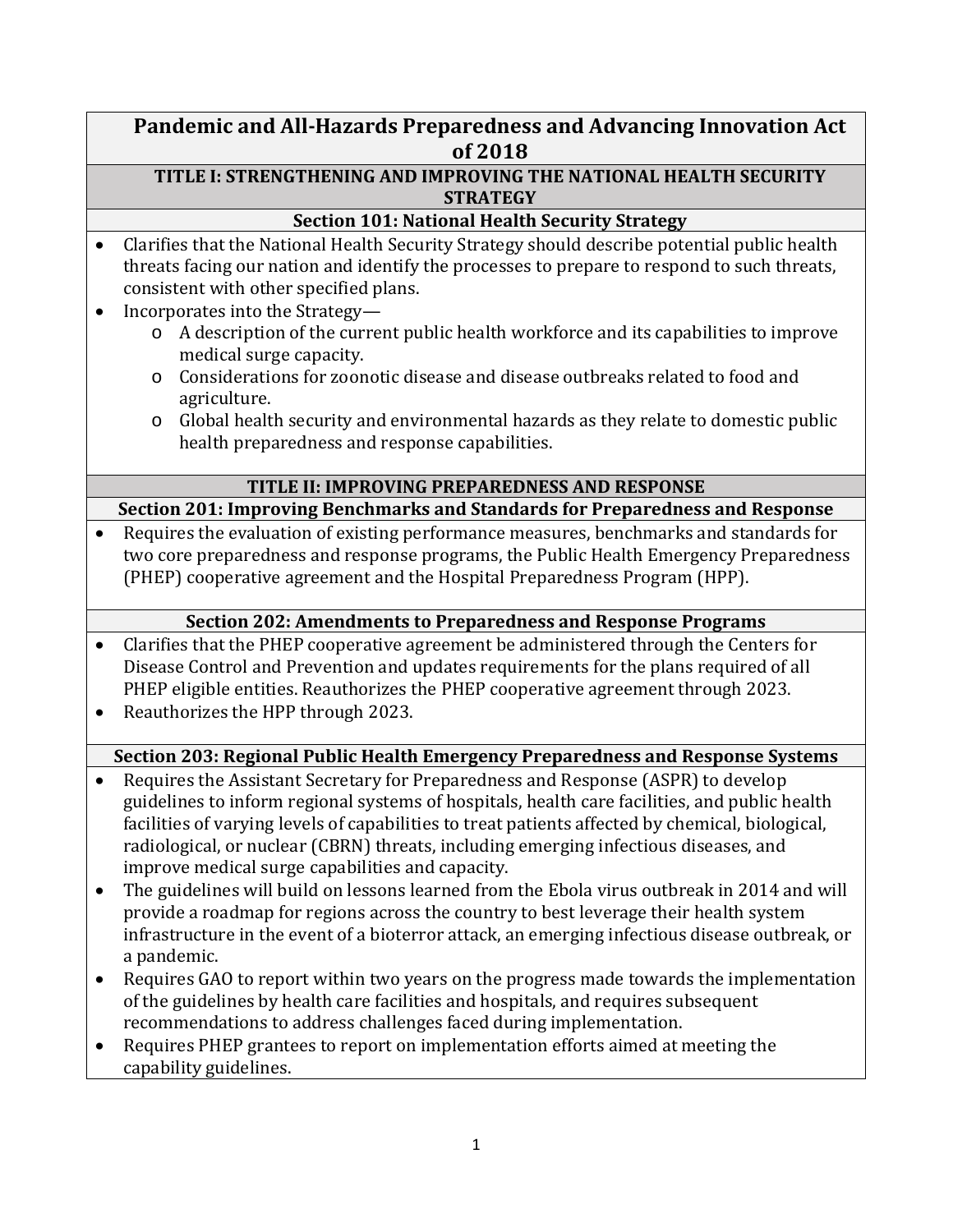- Incorporates into the National Health Security Strategy a coordinated and flexible approach to regional public health emergency preparedness and response.
- Encourages PHEP grantees to coordinate with regional public health emergency response capabilities.
- Prioritizes awarding HPP grants to entities that will enhance coordination among one or more facilities in a regional public health emergency system.

# **Section 204: Public Health Situational Awareness and Biosurveillance Capabilities**

- Directs the GAO to conduct a study on federal spending for Centers for Disease Control and Prevention (CDC) facilities and improved capacities for responding to bioterrorism and other public health emergencies.
- Updates and improves CDC's biosurveillance capabilities to advance public health situational awareness by:
	- o Updating the use of technical and reporting standards, including interoperability standards for data elements submitted to the biosurveillance network.
	- o Improving coordination within Health and Human Services (HHS) and across federal agencies through the exchange of data in the biosurveillance network to better inform the situational awareness necessary to monitor, identify, and respond to CBRN threats.
	- o Convening a public meeting for public and private stakeholders to improve the development and function of the biosurveillance network.
	- o Updating the strategy and implementation plan for the biosurveillance network according to input from experts, and requiring the Secretary to submit such updates to Congress within two years.
	- o Establishing an annual budget plan to ensure efficient and effective utilization of resources for the development and improvement of the biosurveillance network.
	- o Improving coordination with the intelligence community to ensure that the design and capabilities of the network align with the threats facing our nation.
- Requires the GAO to evaluate and report on activities related to the development and improvement of the biosurveillance network and to provide subsequent recommendations.
- Reauthorizes biosurveillance programs through 2023.

# **Section 205: Strengthening and Supporting the Public Health Emergency Fund**

- To more immediately address the needs resulting from a public health emergency, improves the existing Public Health Emergency Fund (PHEF) through identifying key authorities for which PHEF dollars may be used in the context of immediate support for the response activities for a public health emergency or prior to a potential public health emergency.
- Requires the Secretary as well as GAO to conduct a review of the PHEF, including policies that may be needed to improve the PHEF (in the case of the Secretary) and the resources available in such fund and the ability to use such resources during a public health emergency (in the case of GAO).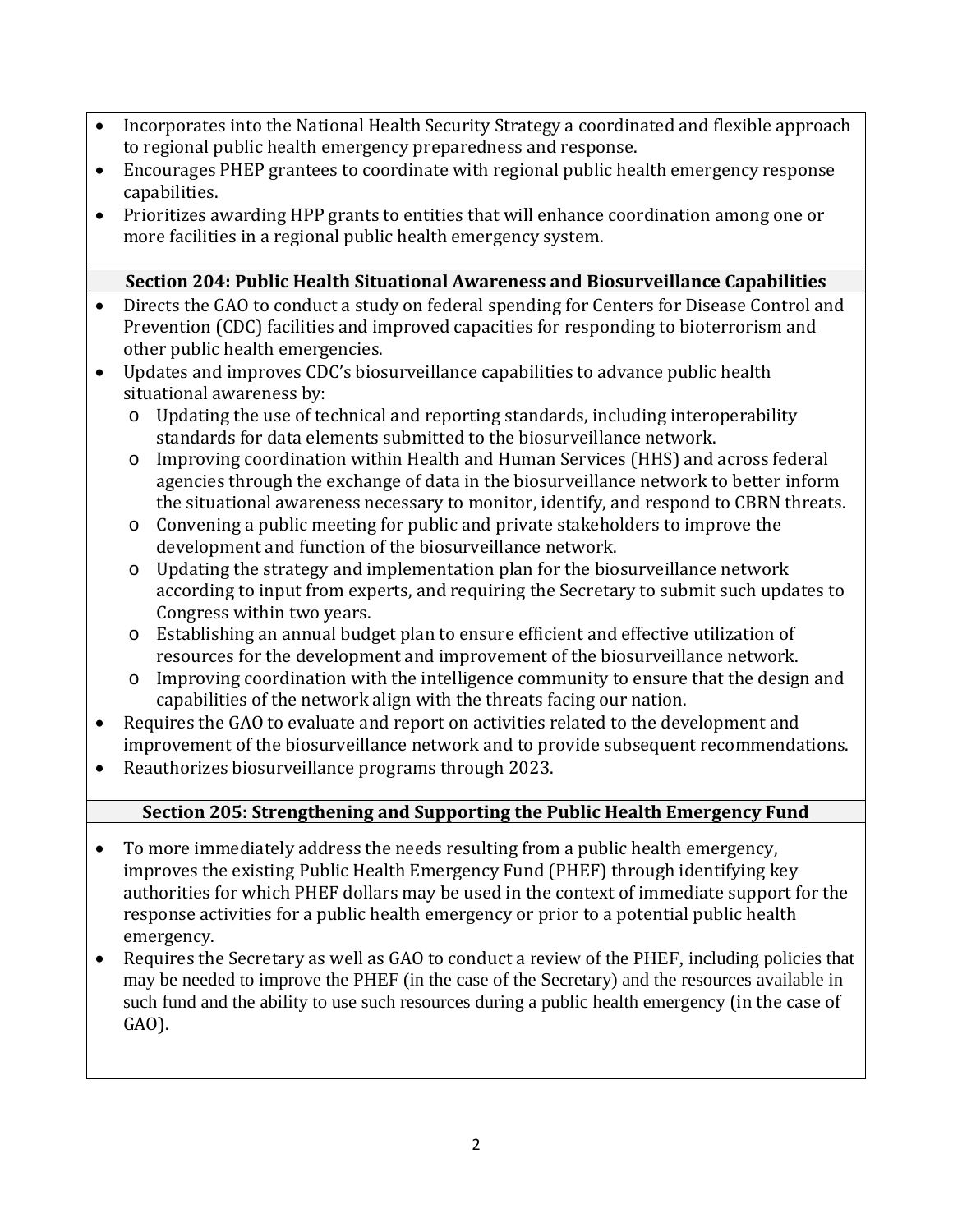## **Section 206: Improving Preparedness and Response to All-Hazards by Public Health Emergency Volunteers**

- Further encourages states to develop and implement programs and policies to allow for the licensure of medical professionals to enable them to cross state lines during a public health emergency.
- Clarifies that National Disaster Medical System, Medical Reserve Corps members, and individual practitioners are eligible to enroll in the Emergency System for Advanced Registration of Volunteer Health Professionals (ESAR-VHP).
- Advises the Secretary to make public the ways in which states are waiving licensing requirements for health professional volunteers during a public health emergency in order to encourage state and individual participation in ESAR-VHP.
- Reauthorizes ESAR-VHP through 2023.

# **TITLE III. REACHING ALL COMMUNITIES**

# **Section 301: Strengthening and Assessing the Emergency Response Workforce**

- Recent public health emergencies have strained the public health emergency workforce and have highlighted gaps in workforce preparedness. To address these challenges, this section:
	- o Includes greater flexibility in pre-positioning response teams in advance of a public health emergency or potential public health emergency.
	- o Requires a joint review of the National Disaster Medical System and an assessment of our medical surge capacity relating to the availability of public health workforce for both a widespread and multiple public health emergencies at one time.
	- o Improves communication with Congress by requiring the Secretary to notify Congress when the NDMS workforce is insufficient to address a public health emergency, including information on the impact such insufficiencies will have and potential ways to address the issue.
- Reauthorizes the National Disaster Medical System through 2023.
- Reauthorizes the Medical Reserve Corps through 2023.

# **Section 302: Health System Infrastructure to Improve Preparedness and Response**

- Building off of lessons learned in previous public health emergencies, this section encourages the ASPR to coordinate with public and private-sector partners that provide critical supplies or information to an affected area during a public health emergency, to assist with the response.
- Requires the Public Health Emergency Medical Countermeasures Enterprise (PHEMCE) to incorporate the need for certain medical supplies to be used with medical countermeasures (MCM) in MCM enterprise planning.
- Directs the Secretary to take into account manufacturing capacity and outside sources of medical supplies when replenishing products in the Strategic National Stockpile (SNS).

# **Section 303: Considerations for At-Risk Individuals**

• Updates and aligns the term "at-risk individual" across the PAHPA framework to improve considerations, ensure consistency in considerations, and provide clarity throughout the framework.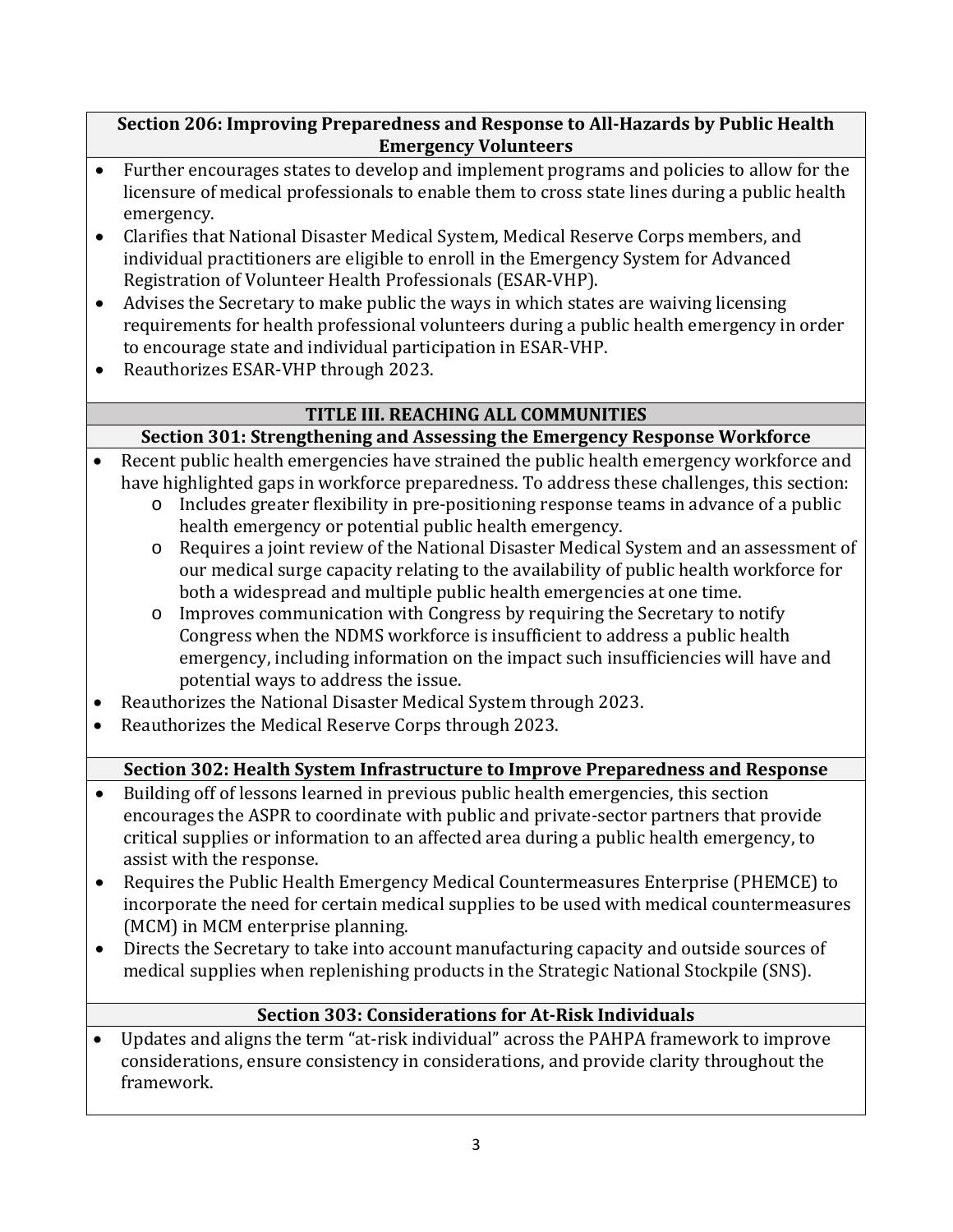#### **Section 304: Improving Emergency Preparedness and Response Considerations for Children**

• Codifies and continues the work of the Children's Preparedness Unit at the CDC to ensure the needs of children are taken into consideration when preparing for and responding to public health emergencies.

## **Section 305: Reauthorizing the National Advisory Committee on Children and Disasters**

- Updates the Advisory Committee on children and disasters to incorporate additional nonfederal stakeholders and other improvements.
- Reauthorizes the Advisory Committee through 2023.

## **Section 306: Guidance for Participation in Exercises and Drills**

To be supplied.

#### **TITLE IV: PRIORITIZING A THREAT-BASED APPROACH Section 401: Assistant Secretary for Preparedness and Response**

- Clarifies the congressional intent for the ASPR to utilize experience related to biodefense and emergency preparedness and response.
- Encourages the ASPR to coordinate with the intelligence community, and defense and public health agencies in conducting his or her work to develop and strengthen our emergency preparedness and response framework.

# **Section 402: Public Health Emergency Medical Countermeasure Enterprise (PHEMCE)**

• Codifies the PHEMCE, an entity comprised of heads of relevant federal agencies to inform the direction of research, development and procurement of MCMs for the SNS, including considerations for deployment and distribution of MCMs.

## **Section 403: Strategic National Stockpile**

- Provides additional direction and a threat-based focus for the existing annual review of the SNS.
- Requires additional information on SNS procurement and replenishment decisions, as well as advanced planning for deployment, distribution, and dispensing for additions to the SNS.
- Requires GAO to review the Secretary's processes and decisions related to procurement of countermeasures for the stockpile and any changes in the federal organizational management of the SNS.
- Reauthorizes the SNS through 2023.

## **Section 404: Preparing for Pandemic Influenza, Antimicrobial Resistance, and Other Significant Threats**

- Provides authorities for the Director of the Biomedical Advanced Research and Development Authority (BARDA) to develop strategic initiatives for threats that pose a significant level of risk to national security.
- These strategic initiatives will accelerate and support advanced research, development, and procurement of countermeasures to address: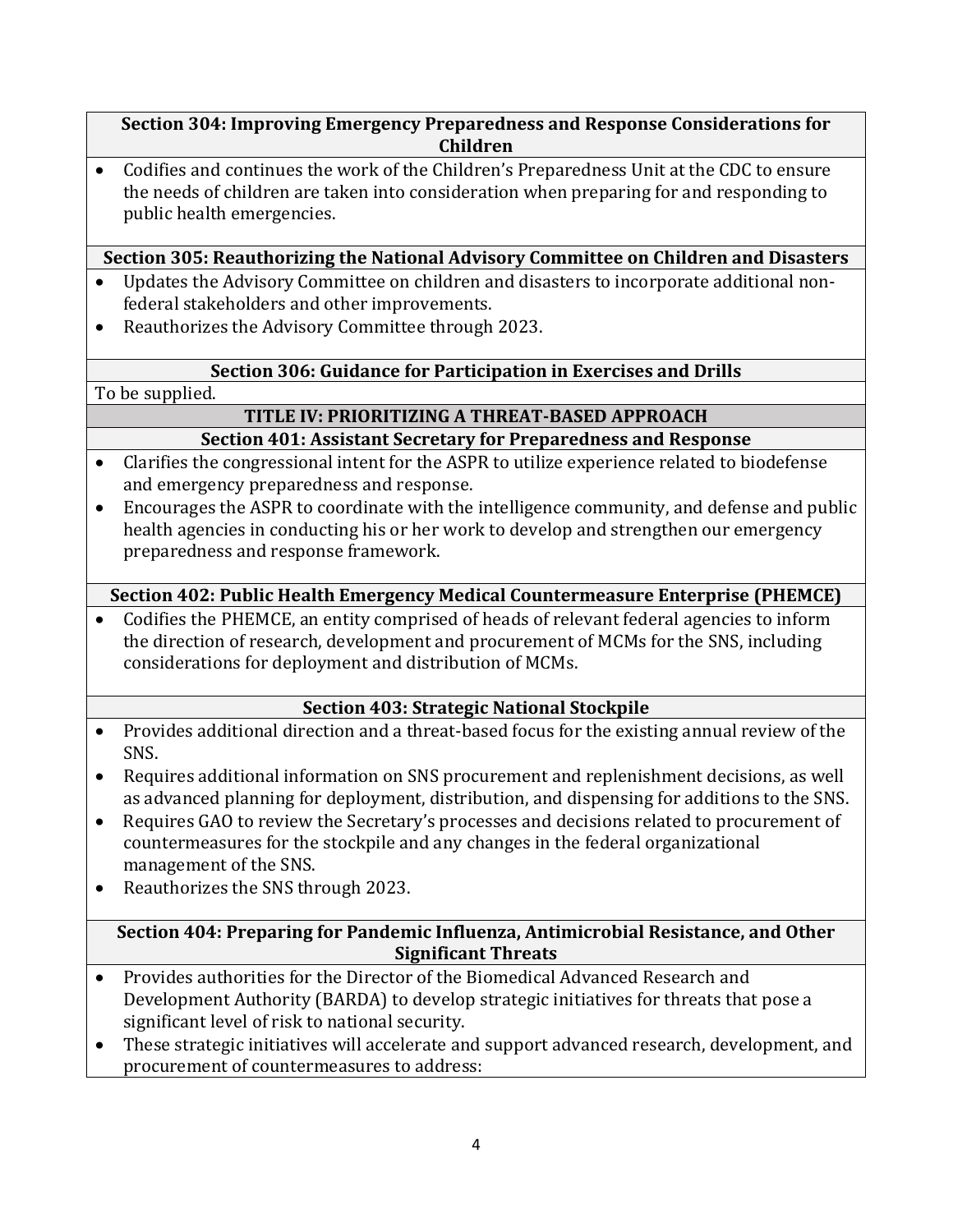- o Threats for which no countermeasure exists or which may become resistant to current countermeasures or existing countermeasures may be rendered ineffective.
- o Threats that consistently exist or are continually circulating in a human or animal population and have significant potential to become a pandemic.
- o Certain threats resulting from exposure to a CBRN agent and which may present increased complications in treating a countermeasure resistant disease or condition during a public health emergency.

# **Section 405. Reporting on the Federal Select Agent Program.**

• Requires the Secretary to report on the implementation of recommendations from the Federal Experts Security Advisory Panel and the Fast Track Action Committee regarding improvements to the Select Agent Program.

## **TITLE V: INCREASING COMMUNICATION IN MCM RESEARCH AND DEVELOPMENT Section 501: Medical Countermeasure Budget Plan**

• Updates the Countermeasure Budget Plan to include considerations for manufacturing capabilities and capacity for MCMs, information on new and innovative technologies that may support the research and development of MCMs, and to improve the communication on areas of priority for MCM development.

## **Section 502: Material Threat and Medical Countermeasure Notifications**

- Requires the Secretaries of HHS and Department of Homeland Security (DHS) to notify the Health, Education, Labor and Pensions Committee of the Senate, the Security and Government Affairs Committee of the Senate, and the Committee on Energy and Commerce and the Committee on Homeland Security of the House of Representatives of the material threat list on an annual basis, and promptly notify Congress each time there is a change to the threats on the list.
- Requires the Secretary to notify a manufacturer of a MCM as soon as possible, regarding the Secretary's decision to replenish such MCM in the SNS at the end of its contract.

## **Section 503: Availability of Regulatory Management Plans**

• Requires FDA to post on the internet the processes and information necessary for potential MCM sponsors to apply for a regulatory management plan to raise awareness of the use of the plans for MCMs.

## **Section 504: BARDA and the Special Reserve Fund**

- Reauthorizes BARDA through 2023.
- Reauthorizes the BioShield Special Reserve Fund through 2023.

#### **TITLE VI: ADVANCING TECHNOLOGIES FOR MEDICAL COUNTERMEASURES Section 601: Administration of Countermeasures**

• Clarifies BARDA's ability to use existing resources toward the development of technologies intended to assist in the administration of countermeasures.